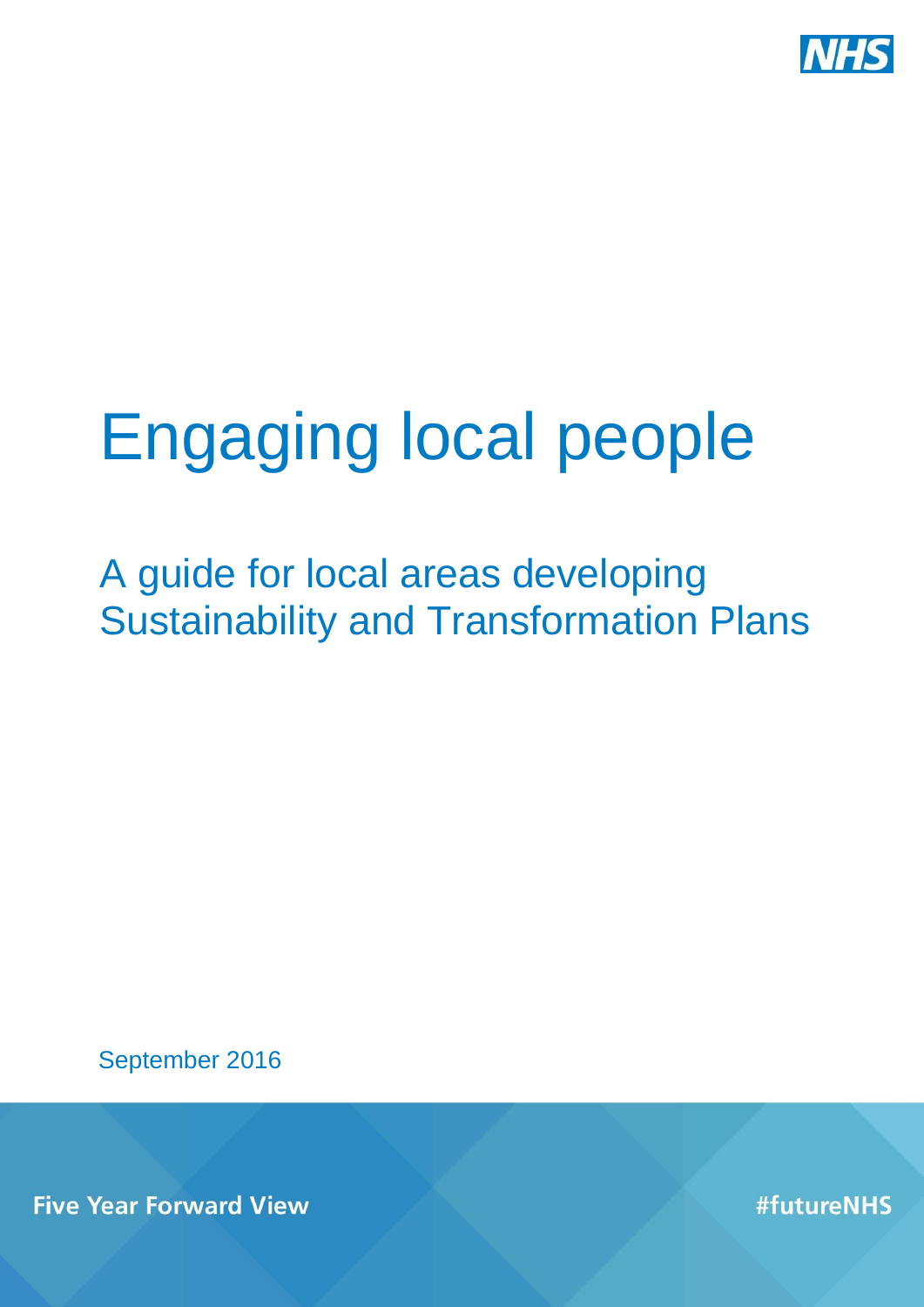## **Engaging local people**

#### **A guide for local areas developing Sustainability and Transformation Plans**

**Version number:** 1

**First published:** September 2016

**Prepared by:** NHS England

**This document is for:** Teams developing Sustainability and Transformation Plans (STPs) in each of the 44 footprint areas, and the statutory organisations which form part of them

**Publications Gateway Reference:** 05761

**The NHS Five Year Forward View sets out a vision for the future of the NHS. It was developed by the partner organisations that deliver and oversee health and care services including:**

- NHS England\*
- NHS Improvement\*
- Health Education England (HEE)
- The National Institute for Health and Care Excellence (NICE)
- Public Health England (PHE)
- Care Quality Commission (CQC)

\*The National Health Service Commissioning Board was established on 1 October 2012 as an executive non-departmental public body. Since 1 April 2013, the National Health Service Commissioning Board has used the name NHS England for operational purposes.

\*NHS Improvement is the operational name for the organisation that brings together Monitor, NHS Trust Development Authority, Patient Safety, the National Reporting and Learning System, the Advancing Change team and the Intensive Support Teams.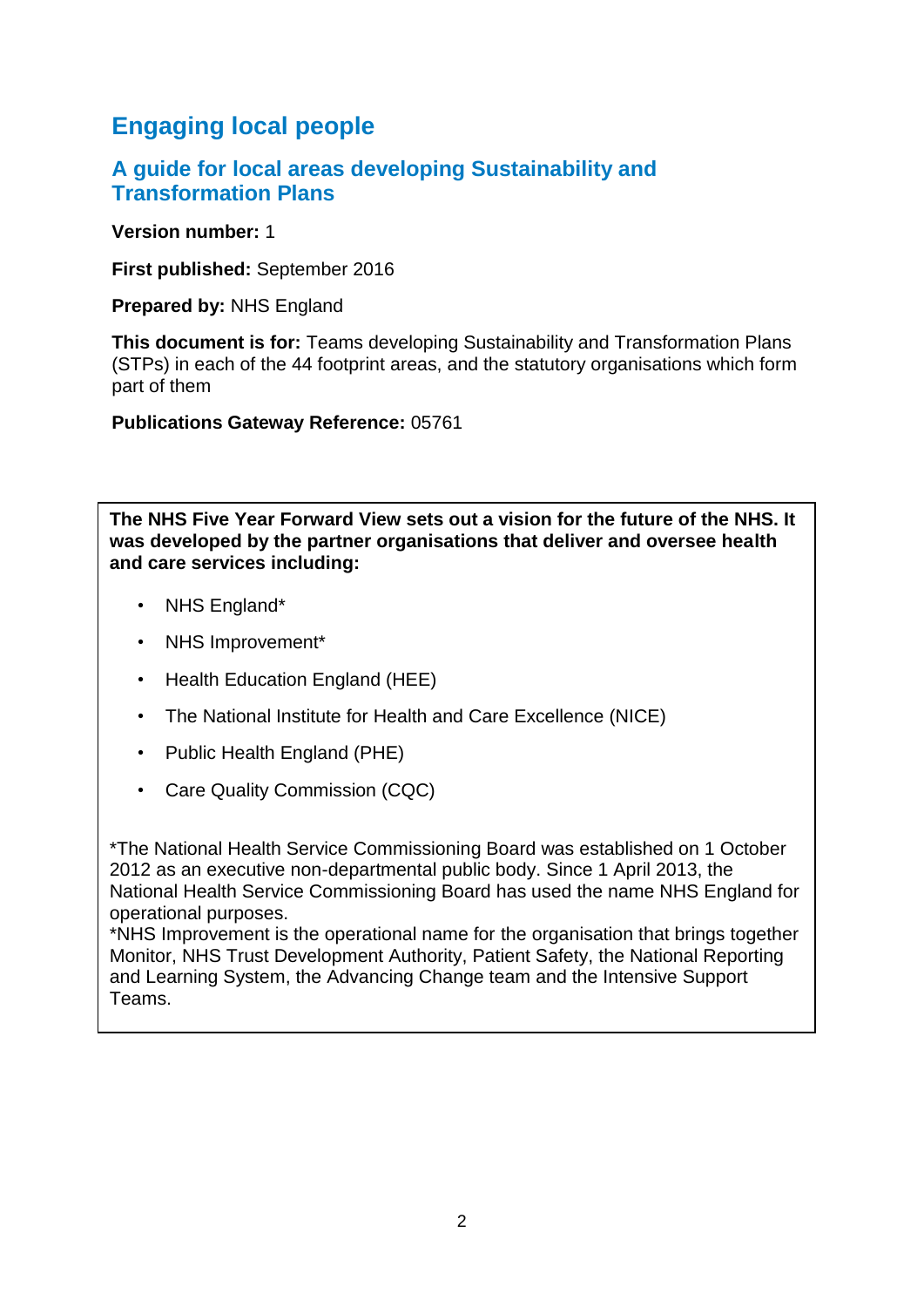## <span id="page-2-0"></span>**Contents**

| 1                                                                 |                                                                                |
|-------------------------------------------------------------------|--------------------------------------------------------------------------------|
| 2                                                                 |                                                                                |
| 3                                                                 | Why is the involvement of people, communities and stakeholders important in    |
|                                                                   |                                                                                |
| 4                                                                 |                                                                                |
| 5                                                                 |                                                                                |
| 6                                                                 |                                                                                |
| 7                                                                 | Which methods should we use to involve patients and the public or consult?  9  |
| 8                                                                 |                                                                                |
| 9                                                                 | Are there any basic consultation principles we can build on? 11                |
| 10                                                                |                                                                                |
| 11                                                                |                                                                                |
| 12                                                                | Do we need to consult if we only think there is one clear proposal for service |
|                                                                   |                                                                                |
| 13                                                                | What if we identify that there is a lack of capacity to carry out the required |
|                                                                   |                                                                                |
|                                                                   |                                                                                |
| Annex B - Resources and Support on Involvement and Consultation19 |                                                                                |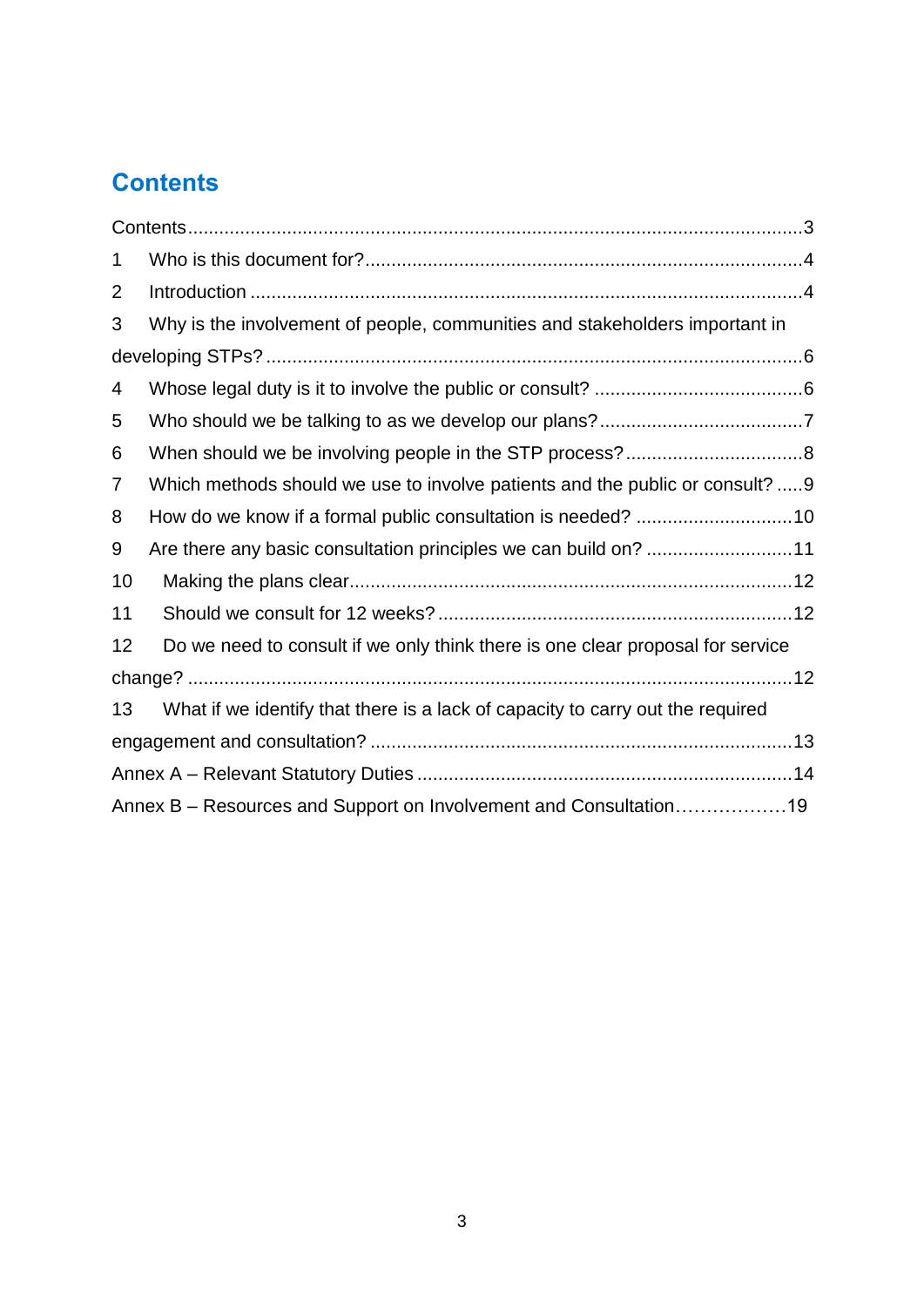## <span id="page-3-0"></span>**1 Who is this document for?**

This document, set out in the form of questions and answers, is for teams developing Sustainability and Transformation Plans (STPs) in each of the 44 footprint areas, and the statutory organisations which form part of them. Local statutory bodies are responsible for engaging and consulting on their proposals, and the relevant legal duties around engagement and consultation are set out in section 4 and Annex A.

It is intended to clarify the expectations on stakeholder involvement, in particular patient and public participation. It will be of particular interest to communication and engagement leads for STPs and footprint leaders. While the emphasis of this document is on patient and public participation, it is important that as part of their planning processes, those working to deliver STPs consider how they will engage with the governance structures of each of the constituent organisations across their footprint area.

## <span id="page-3-1"></span>**2 Introduction**

Local health and social care services have improved in recent years. People are living longer, waiting times are shorter, and treatments for cancer and heart disease for example - are better than ever.

However, there are still improvements that need to be made to make sure that local health and care services are the best they can be – both now and in future years. We believe that health and care services, people, communities and stakeholders, need to work more closely together, and in new ways, to achieve three key aims in the next four years (by 2020/21), which collectively will help provide better services for the public. The aims are to:

- **improve the quality of care people receive;**
- **improve health and wellbeing; and**
- **ensure our services are efficient.**

It will only be possible to achieve these goals by working together. This means patients, the public, carers, clinicians, stakeholders and individual local health organisations (such as GPs, hospitals and local authorities) joining forces to agree a plan to improve local health and care services.

These local plans for better health and care are known as STPs. They will support the delivery of a national plan called the Five Year Forward View (5YFV). Published in 2014, it set out a vision of a better NHS, and the steps we should take to get us there by 2020/21.

To succeed, STPs will need to be developed with, and based upon, the needs of local patients and communities and engage clinicians and other care professionals,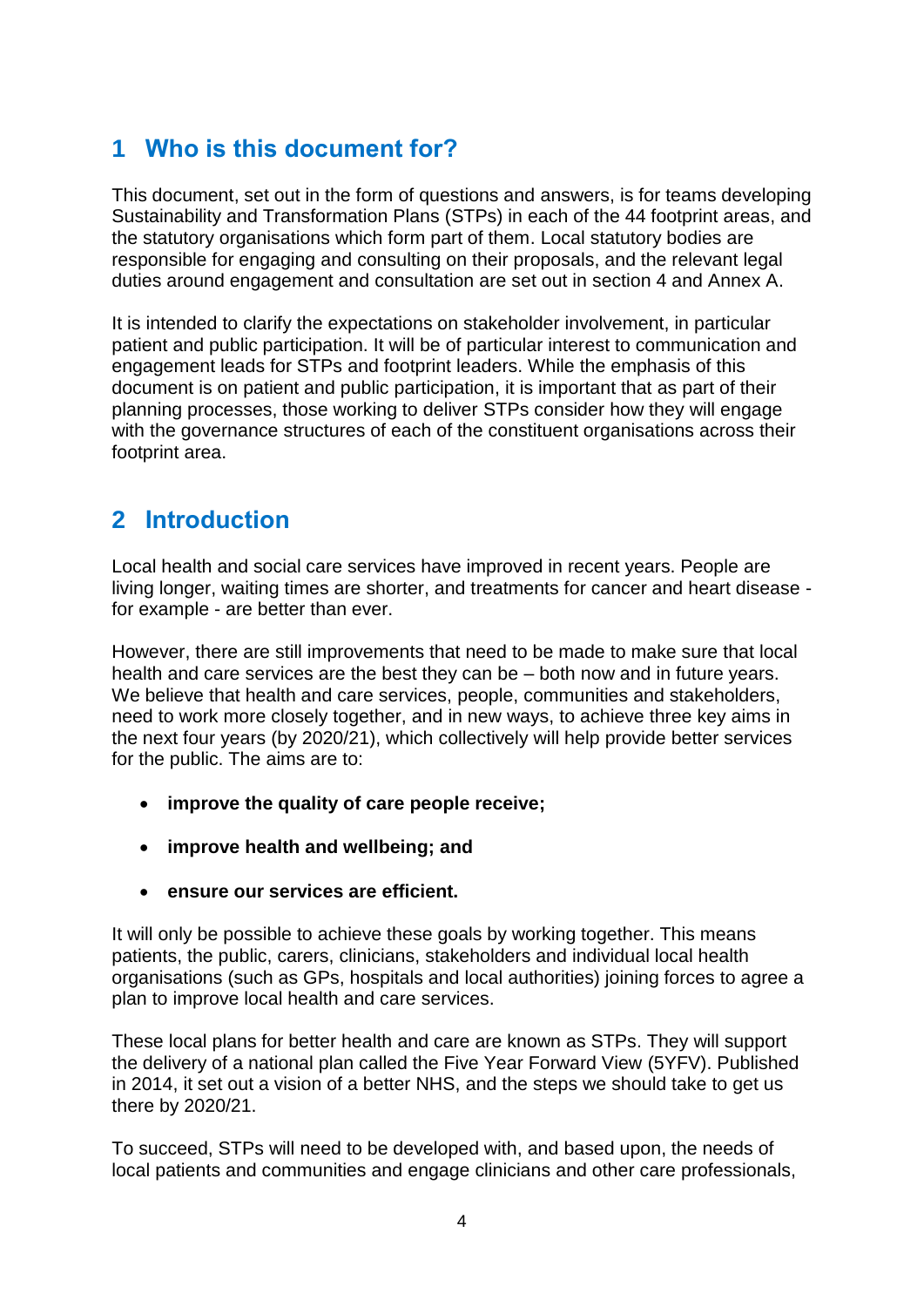staff and wider partners such as local government. And we cannot develop care coordinated and centred around the needs of patients and users without understanding what communities want and without our partners in local government. That is why we need robust local engagement plans as part of the STP process.

In our [June STP submission guidance](https://www.england.nhs.uk/wp-content/uploads/2016/05/stp-submission-guidance-june.pdf) we set out expectations that STPs would include the following elements:

- Plan to engage more formally with NHS boards and those of their partners after the July conversations between STP leads and representatives from national bodies;
- How footprints have engaged organisations and other key stakeholders so far, and with whom they are still to engaged; and
- Evidence or plans to involve staff, clinicians and care professionals, patients and Health and Wellbeing Boards etc.

Local proposals for health and care transformation are not expected to have gone through formal local NHS or other organisations' board approval and/or formal public engagement or consultation at this early stage. It may be helpful to have early discussions which set out:

- a shared view from your team on the likely direction of travel for services in your area;
- existing or early insight about the needs and views of patients and the public; and
- your approach to engaging formally with boards, partners, patients and the public going forward with the STP process.

We expect that most areas will take a version of their STP to their organisation's public board meeting for discussion between late October and the end of the year.

We would also expect that most areas will publish their plans, for more formal engagement, during this period - building on the engagement they have already done to shape thinking.

Every area will be working to a different timeframe, based on its own circumstances and how well-progressed its plan is.

In this document, we primarily talk about involving patients and the public. Other terms are often used, such as engagement, consultation, participation and patient or public voice – these are all phrases used to describe different ways in which the public can be involved and are not mutually exclusive. Consultation is just one of the many possible types of public involvement that can be carried out by health and social care providers and commissioners to meet their legal duties relating to public involvement (see Annex A for information about the relevant duties).

This guidance is intended to support the STP process but does not replace each organisation's own legal responsibilities to involve the public. STP footprints are not statutory bodies – but discussion fora – so individual organisations within each remain accountable for ensuring their legal duties are met during the STP design, delivery and implementation process.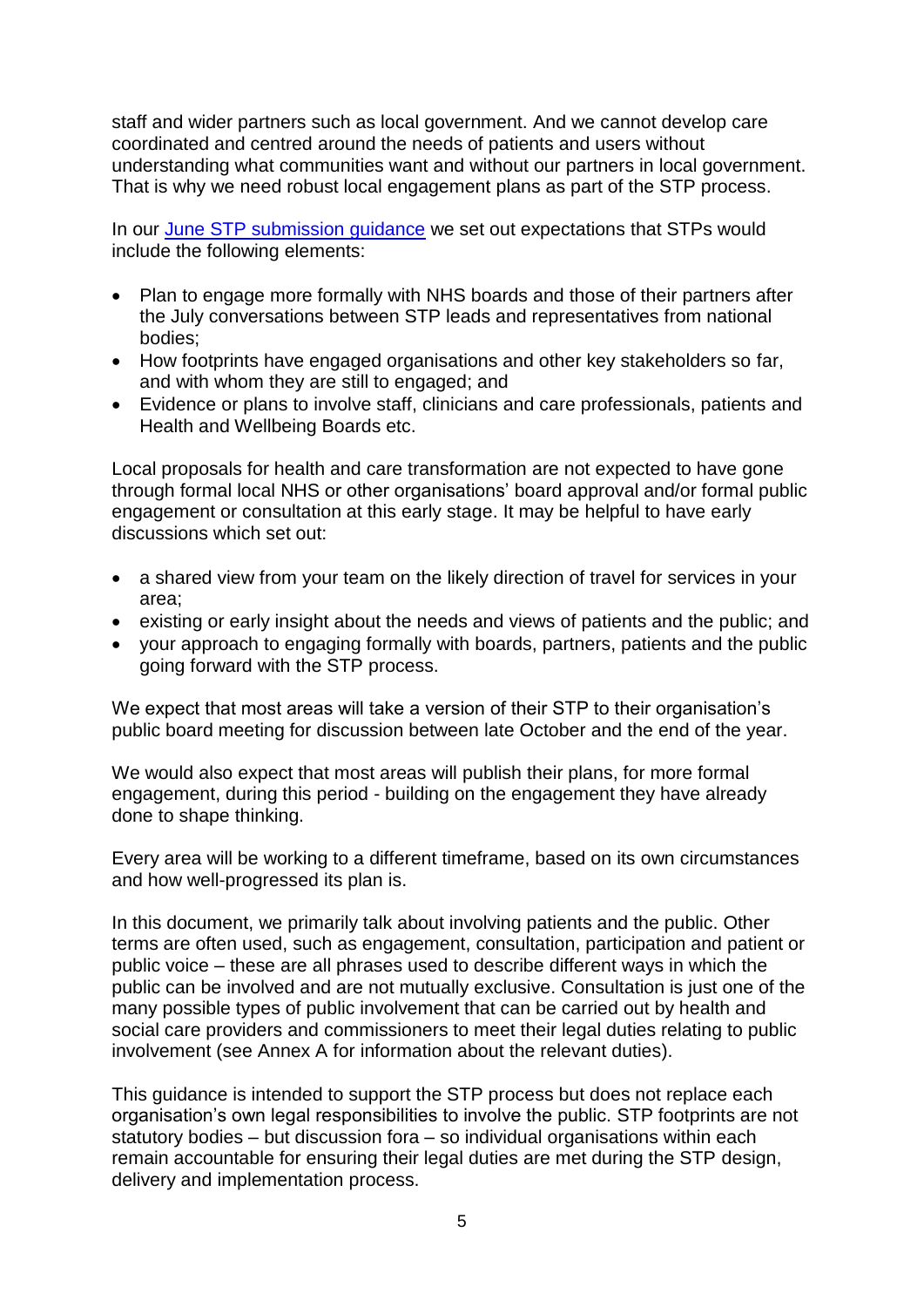#### <span id="page-5-0"></span>**3 Why is the involvement of people, communities and stakeholders important in developing STPs?**

Involving people, communities and stakeholders in developing plans is the right thing to do to ensure that the plans and their implementation are robust and meet the needs of people and communities. Building on the [six principles for engaging people](http://www.nationalvoices.org.uk/our-work/five-year-forward-view/new-model-partnership-people-and-communities)  [and communities,](http://www.nationalvoices.org.uk/our-work/five-year-forward-view/new-model-partnership-people-and-communities) STP partners should work with the knowledge, skills and experience of people in their communities, working in [co-production](http://www.thinklocalactpersonal.org.uk/Browse/Co-production/) to improve access and outcomes.

Involving people, communities and stakeholders meaningfully is essential to effective service improvement and system transformation, from collectively identifying problems and designing solutions to influencing delivery and review. Effective communication and involvement throughout the process will help to build ownership and support for proposals to transform health and care and will also help identify potential areas of concern.

In addition, public bodies with responsibility for STPs have a variety of legal duties including to involve the public in the exercise of their statutory functions. Not doing so effectively is likely to cause legal challenge and lengthy delay. A well thought through and documented engagement approach, that involves local stakeholders on an ongoing basis and identifies those experiencing the greatest health inequalities, will lead to:

- the development of better quality STPs;
- STPs that draw on a range of insight and expertise, including from patients and the public; and
- reduced risk of legal challenge.

### <span id="page-5-1"></span>**4 Whose legal duty is it to involve the public or consult?**

Clinical Commissioning Groups (CCGs), local authorities, NHS trusts, NHS foundation trusts and NHS England all have separate, but similar, obligations to consult or otherwise involve the public.<sup>1</sup> Joint public involvement exercises are encouraged as they reduce the burden on patients and the public. They are likely to have wider reach into communities, help ensure a joined up approach across the STP footprint, and save time and money. Where joint exercises are developed, local partners will need to:

 ensure clarity about roles and responsibilities between the different organisations involved;

<sup>1</sup>  $1$  For example, CCGs (section 14Z2 of the NHS Act 2006, as amended by the Health and Social Care Act 2012), NHS England (section 13Q of the NHS Act 2006, as amended by the Health and Social Care Act 2012). Commissioners must also consult the local authority on substantial developments or variation in health services [S244 \(NHS Act 2006\)](http://www.legislation.gov.uk/ukpga/2006/41/contents).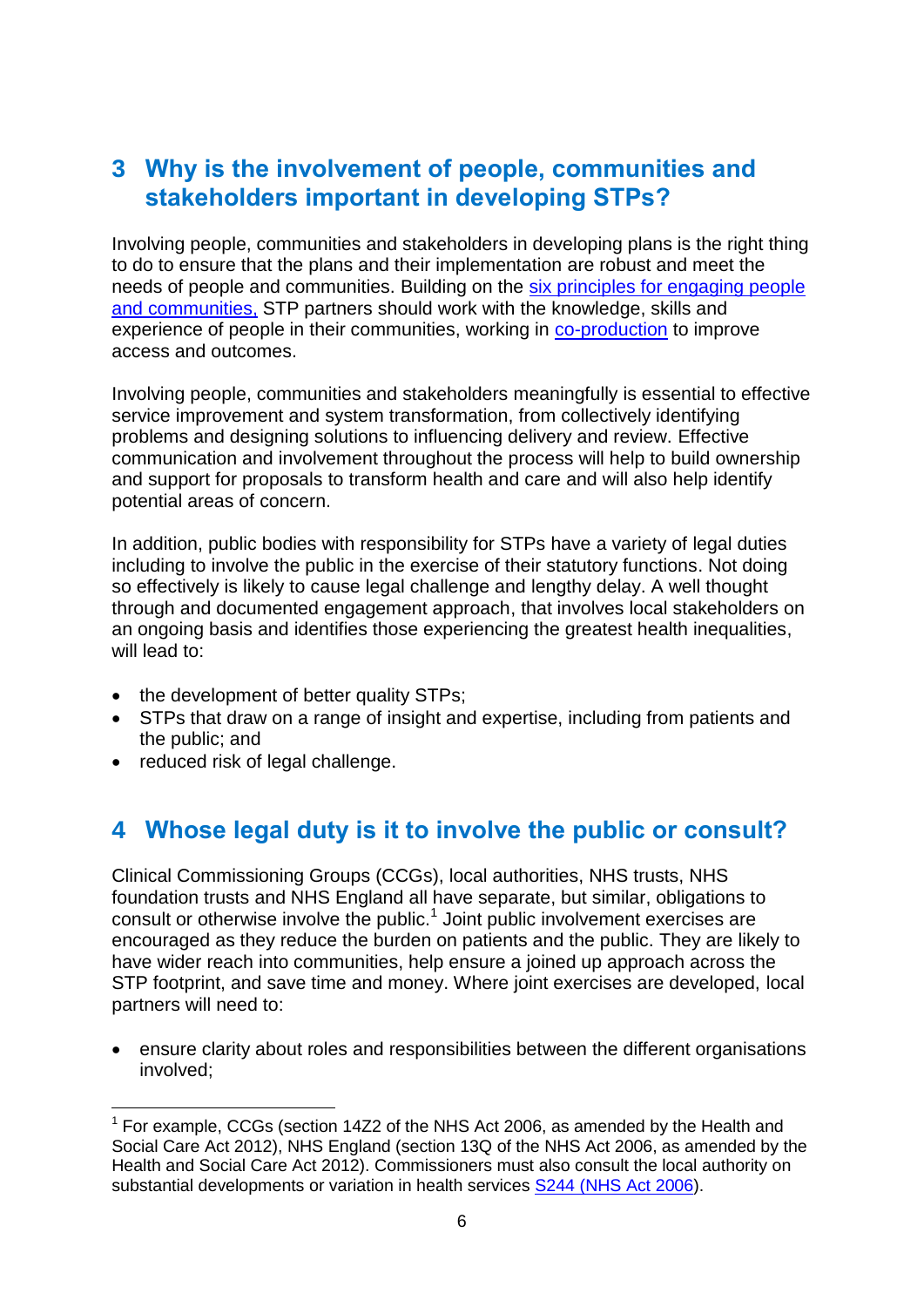- ensure they understand and have taken account of the governance and assurance requirements for their constituent organisations of the STP, and have reflected these requirements in their timetable;
- consider how the constituent organisations should discharge their involvement duties with regard to the changes that are being consulted on; and
- ensure consistent messages about the case for change and the options for change that are being proposed.

See Annex A for more detail on the relevant statutory duties.

#### <span id="page-6-0"></span>**5 Who should we be talking to as we develop our plans?**

It is essential that the STP partners in every area have an ongoing dialogue with patients, volunteers, carers, clinicians and other staff, citizens, the local voluntary and community sector, local government officers and local politicians, including those representing health and wellbeing boards and scrutiny committees and MPs. And local areas may wish to consider how to engage people who live outside the footprint area but access health and care services within it and may therefore be affected by footprint proposals.

Working with existing networks will help to maximise efficiency and effectiveness. Such networks will include CCG Lay Members, voluntary, community and social enterprise (VCSE) networks, Trust non-executive directors and governors, community networks and neighbourhood fora, Healthwatch, Health and Wellbeing Boards, Strategic Clinical Networks and Senates and [Academic Health Science](http://www.ahsnnetwork.com/)  [Networks\)](http://www.ahsnnetwork.com/). Local councillors can also provide a wide reach and depth of engagement with local populations, as well as working relationships with local neighbourhood or special interest groups.

As proposals take shape, there are a number of [bespoke activities that STP partners](https://www.england.nhs.uk/ourwork/patients/participation9/)  [could develop at the most appropriate level/s to strengthen participation,](https://www.england.nhs.uk/ourwork/patients/participation9/) such as establishing citizen summits or panels, participatory events, or strengthening the roles of lay peers and champions.<sup>2</sup>

Health Overview and Scrutiny Committees and Health and Wellbeing Boards provide established channels to consult the public and involve local politicians. We advise that you discuss with your local government partners the most appropriate route to engage local politicians. Under the 2006 NHS Act and supporting regulations, scrutiny committees have the power to scrutinise the planning, provision or operation of health services in their area.

Where STP footprints cross local government boundaries, some local authorities are considering establishing joint boards or committees.

**<sup>.</sup>** <sup>2</sup> The **Participation Toolkit** (Scottish Health Council, 2014) has a comprehensive and up-todate list of different participation methods.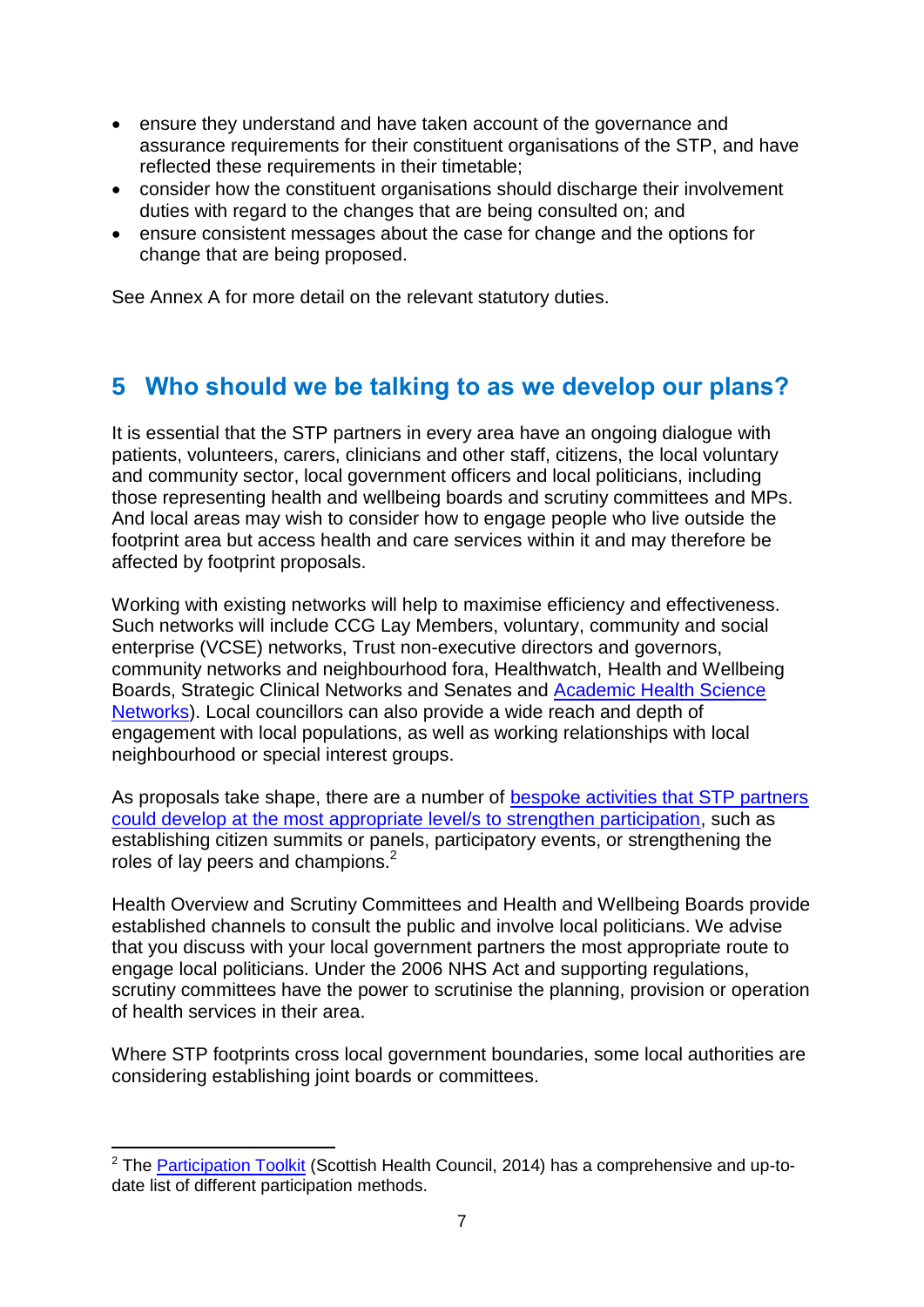VCSE organisations can help to reach those who experience the greatest health inequalities, including those who work with people with [protected characteristics.](https://www.equalityhumanrights.com/en/equality-act/protected-characteristics) Particular emphasis should be given to engagement with people who are less frequently heard and who experience the greatest inequalities in health outcomes. This will help to ensure that informed and conscious consideration is given to assessing needs in respect of the equality and inequality duties. Locally, the best source of support for linking with the voluntary sector is frequently [the council for](https://www.navca.org.uk/members/members-directory)  [voluntary services \(CVS\),](https://www.navca.org.uk/members/members-directory) sometimes called a local development and support agency.

Consider using community-centred and asset based approaches $3$  that recognise the range of approaches to transforming services, reducing health inequalities and closing the three 'gaps' highlighted in the 5YFV. These approaches will help to ensure that people from all sections of the community are able to participate.

It is essential that STP partners engage staff from constituent organisations, working through the internal communication channels available (including with unions). In particular, clinicians should be engaged in the case for change, based on the best available evidence. Clinicians are powerful advocates and play an important role in communicating the need for change and potential solutions to a wider community.

#### <span id="page-7-0"></span>**6 When should we be involving people in the STP process?**

#### **Stages for STP engagement**<sup>4</sup>



All footprints should be engaging with local people via [Healthwatch](http://www.healthwatch.co.uk/) and other patient and public groups, to discuss and shape their proposals. This will help them to understand what matters to local people and how services might be improved. These early stages require that key stakeholders have been identified and discussion is taking place based on the emerging and draft content of the STPs. Although this type of involvement does not require full plans to be published at this early stage

**<sup>.</sup>**  $3$  An example of an asset-based approach is co-production, where services are designed with service users and carers. The [Six principles for engaging people and communities](http://www.nationalvoices.org.uk/publications/our-publications/six-principles-engaging-people-and-communities-definitions-evaluation) (5YFV People and Communities Board, June 2016) contains further information.

 $4$  These stages may apply to both the overall STP and/or different components (such as a service change proposal that forms part of the STP).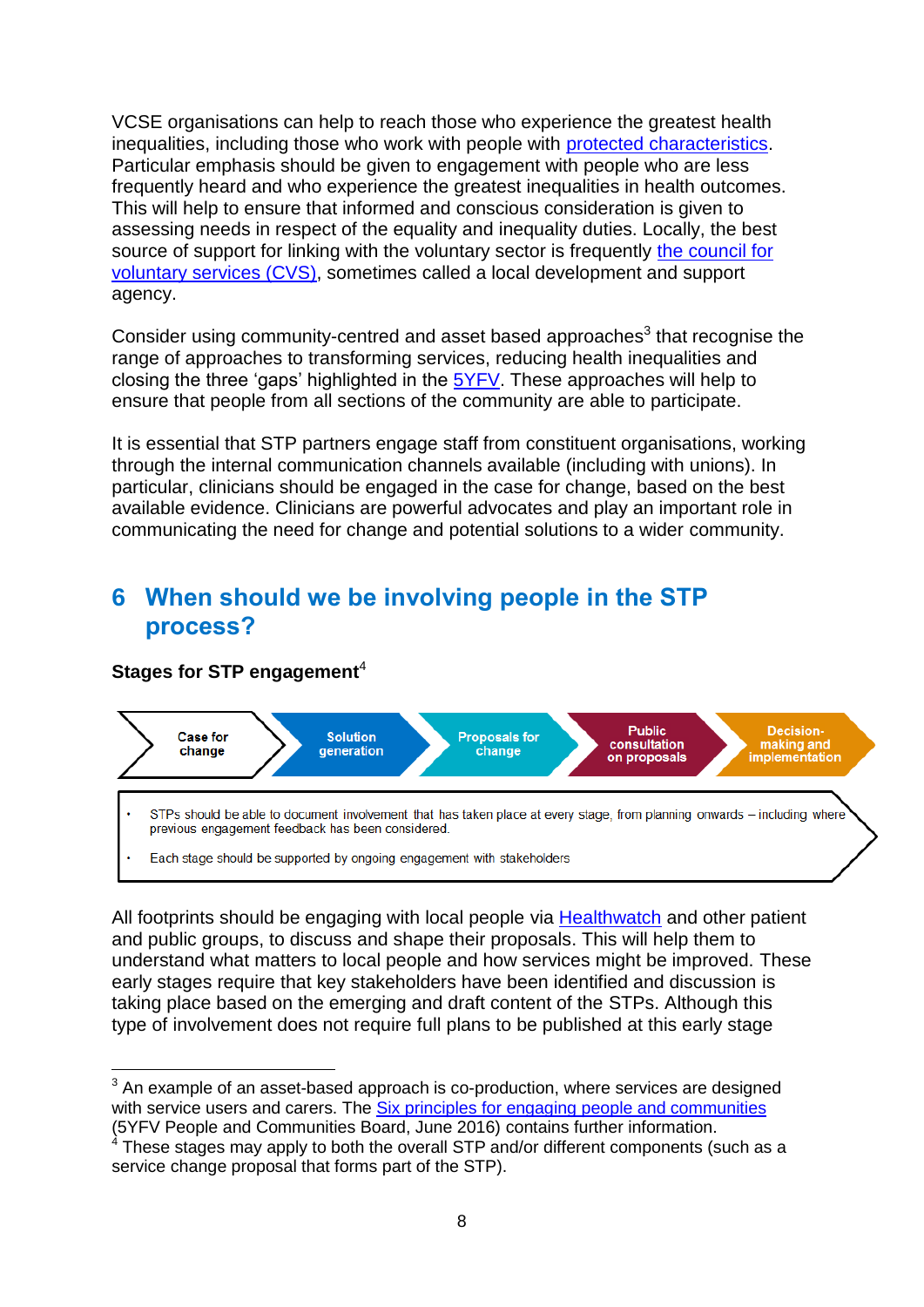while they are still in development, sufficient information should be provided to identify stakeholders to enable them to be involved in a meaningful way.

Moving forward in the STP process, footprints must start to identify which proposed changes will have an impact upon the delivery of services to patients or the range of services available. They should develop their engagement plan, including the resources needed and the timeline for involving the public. Exact timelines will depend on the scale of the changes proposed and the amount of engagement that has already taken place. STP footprints and the relevant organisations within them may wish to take advice on their specific proposals from a legal perspective and test their approach with local stakeholders, including health overview and scrutiny committee(s). As per the [STP guidance issued in May,](https://www.england.nhs.uk/ourwork/futurenhs/deliver-forward-view/stp/support/) STP submissions should include engagement plans for both ongoing dialogue with stakeholders and for any formal public consultations required for major service changes.

As part of the ongoing involvement that underpins STPs, stakeholders will want to know that footprint areas and organisations within them are taking account of existing insight about patient experience and about the service needs and expectations of patients and the public. This could include insight from previous involvement, such as:

- insight from previous consultations on service change in the footprint geography;
- consultation during the development of commissioning plans by Clinical Commissioning Groups (CCGs);
- intelligence from local organisations such as the voluntary sector or local Healthwatch; and
- Health and Wellbeing Strategies and Joint Strategic Needs Assessments.

They will also want to know key milestones for publication of plans and decisionmaking. Clear written documentation, within a robust engagement plan, of how previous insight and involvement has contributed to initial plans will help you to identify what further involvement is required in relation to proposals for change.

When planning for engagement, it is important to co-ordinate activity in a meaningful way, for example working together across service areas or organisations to develop joint approaches where possible.

#### <span id="page-8-0"></span>**7 Which methods should we use to involve patients and the public or to consult?**

Lay representatives and establishing reference or advisory groups can help. STP partners can make use of existing lay involvement in governance to support this, for example, working with Patient and Public Involvement Lay Members on CCG Governing Bodies or trust non-executive directors.

Additional involvement or consultation will depend on the changes proposed. There is always a legal duty for NHS commissioners and providers to involve the public in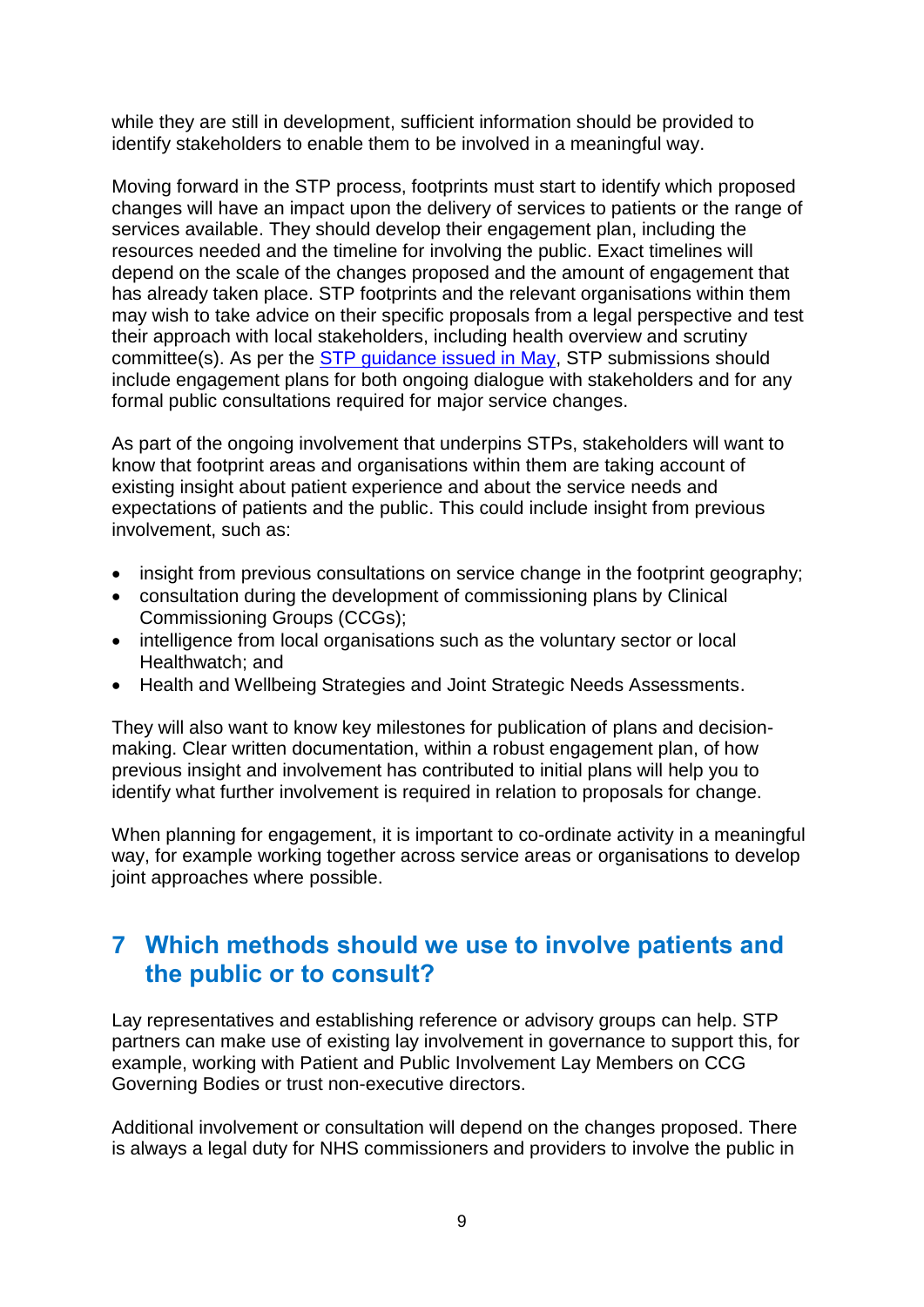planning, and in proposals for change and operational decisions that have an impact on services.

There are also specific legal duties on local government in regard to changes in their service provision locally. For example, local authorities have general duties to consult on significant changes to services, as well as specific duties around: specific groups, such as under equality legislation; activities, such as on fees and charges; or on local priorities, such as specific community groups.

To ensure that you reach a wide range of people, a variety of involvement approaches including face-to-face events, focus groups, digital involvement, dedicated events with communities of interest may be appropriate. This helps to ensure that those experiencing the greatest health inequalities are reached.

The method you use should be appropriate to the nature of the engagement exercise and the appropriate audience. Online methods can often be useful, but are unlikely to be accessible for all audiences, for example older people from more disadvantaged socio-economic groups.

As a general rule, the greater the extent of changes and number of people affected, the greater the level of activity that is likely to be necessary to achieve an appropriate and proportionate level of public involvement. However, the nature and extent of public involvement, including the length of consultation required will always depend on local circumstances.

Whichever methods of involvement are used, it is essential that the approach is documented and agreed through governance structures, and that there is an audit trail of the activity that has taken place, including questions raised and the response to them. This will strengthen proposals, highlight likely areas of concern, and provide evidence in the event of subsequent challenge.

#### <span id="page-9-0"></span>**8 How do we know if a formal public consultation is needed?**

A formal public consultation is not needed for every service change. However, it is likely to be needed should substantial changes to the configuration of health services in a local area be proposed, such as hospital closure, or significant service change. It is therefore necessary to include consideration of the need for public consultation, and how this can be undertaken if required, in the overall STP.

This will also trigger the requirement to consult the local authority on substantial developments or variation in health services.<sup>5</sup> Where a proposal for change covers more than one local authority area, STP partners will need to talk to local authorities about joint arrangements, for example a Joint Overview and Scrutiny Panel. It is also important that proposed consultation processes and options are tested with local stakeholders such as local authority scrutiny colleagues. Local voluntary sector

**.** 

 $5$  Section 244 NHS Act 2006 (as amended).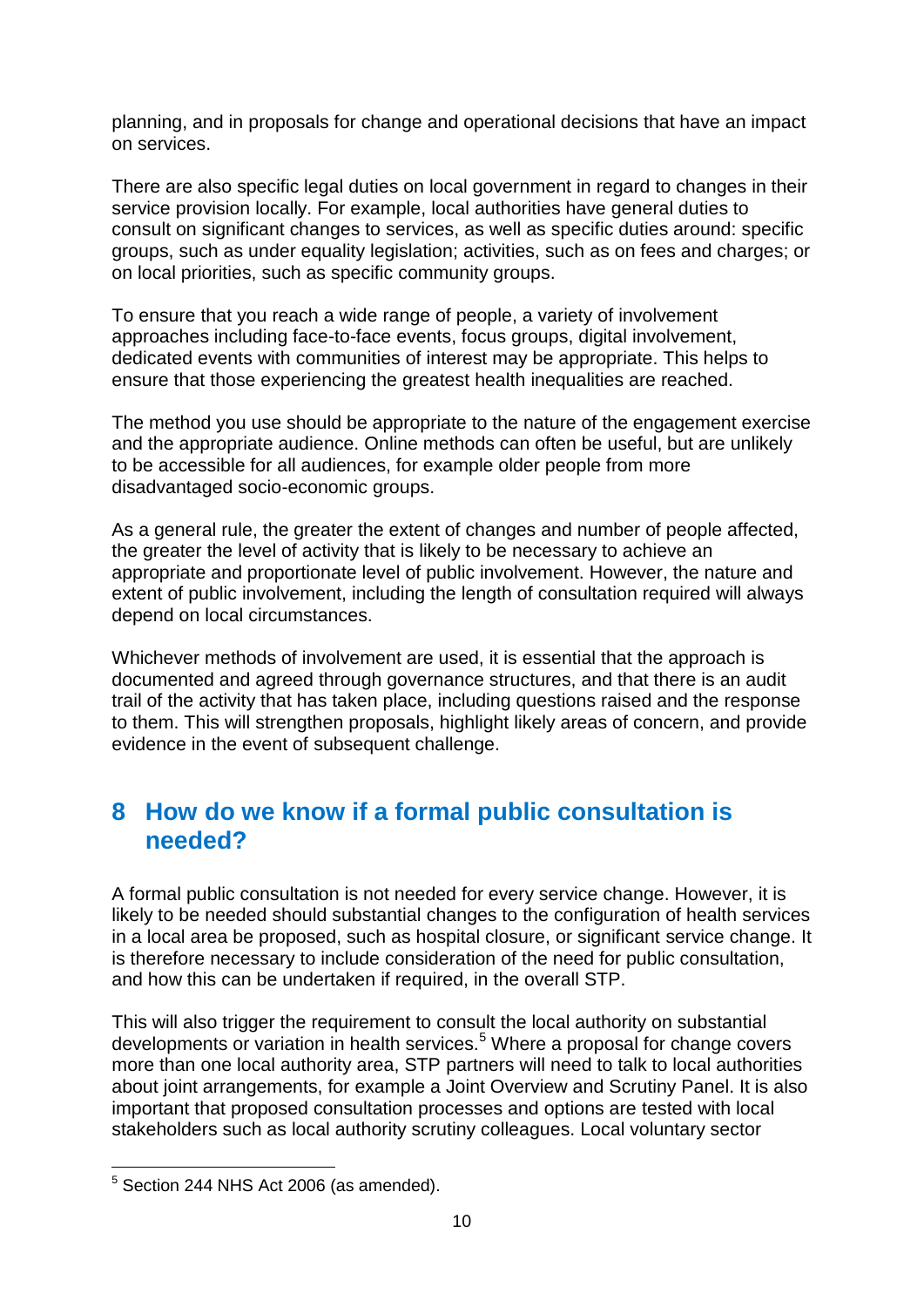organisations and local Healthwatch may also be willing to review proposed engagement plans.

Where service change is substantial and significant, the relevant organisations within the STP footprint should ensure that they understand their legal duties and plan the time and resource to deliver the consultation effectively. Not planning effectively in this way could mean that proposed changes may be delayed or not carried through.

When undertaking consultation on proposed service changes, proposing bodies need to have:

- an outline of how previous engagement has contributed to developing the content of the consultation;
- clear information on the range of options being proposed, including if appropriate an explanation of why one option is preferred;
- a detailed plan for reaching all those who will be affected by proposed changes, including staff; people who use services, their families and carers; voluntary sector; equalities protected groups – using a range of engagement channels; and
- an effective approach to informing the media.

#### <span id="page-10-0"></span>**9 Are there any basic consultation principles we can build on?**

The guiding principles are fairness and proportionality, taking into account the extent of the change and the number of people affected. The Gunning Principles $^6$  provide a helpful overview of what constitutes a fair consultation process:

- i. **Consultation must take place when the proposal is still at a formative stage** – consultation cannot take place on a decision that has already been made. Decision makers can consult on a 'preferred option' (of which those being consulted should be informed) and even a 'decision in principle' as long as they are genuinely open to influence.
- ii. **Sufficient reasons must be put forward for the proposal to allow for intelligent consideration and response** – those being consulted should be made aware of the basis on which a proposal for consultation has been considered and will be considered thereafter, including any criteria to be applied or factors to be considered.
- iii. **Adequate time must be given for consideration and response** there is no automatically required time frame within which the consultation must take place unless statutory time requirements are prescribed. A rationale must be set out for any departure from that expected timeframe.
- iv. **The product of consultation must be conscientiously taken into account –** decision makers must properly consider the material produced by the consultation.

<sup>1</sup> <sup>6</sup> Case law has resulted in a set of principles known as the *Gunning Principles* that set out the legal expectations of what is appropriate consultation. The emphasis is on 'fairness'; the process must be *substantively fair* and have *the appearance of fairness*.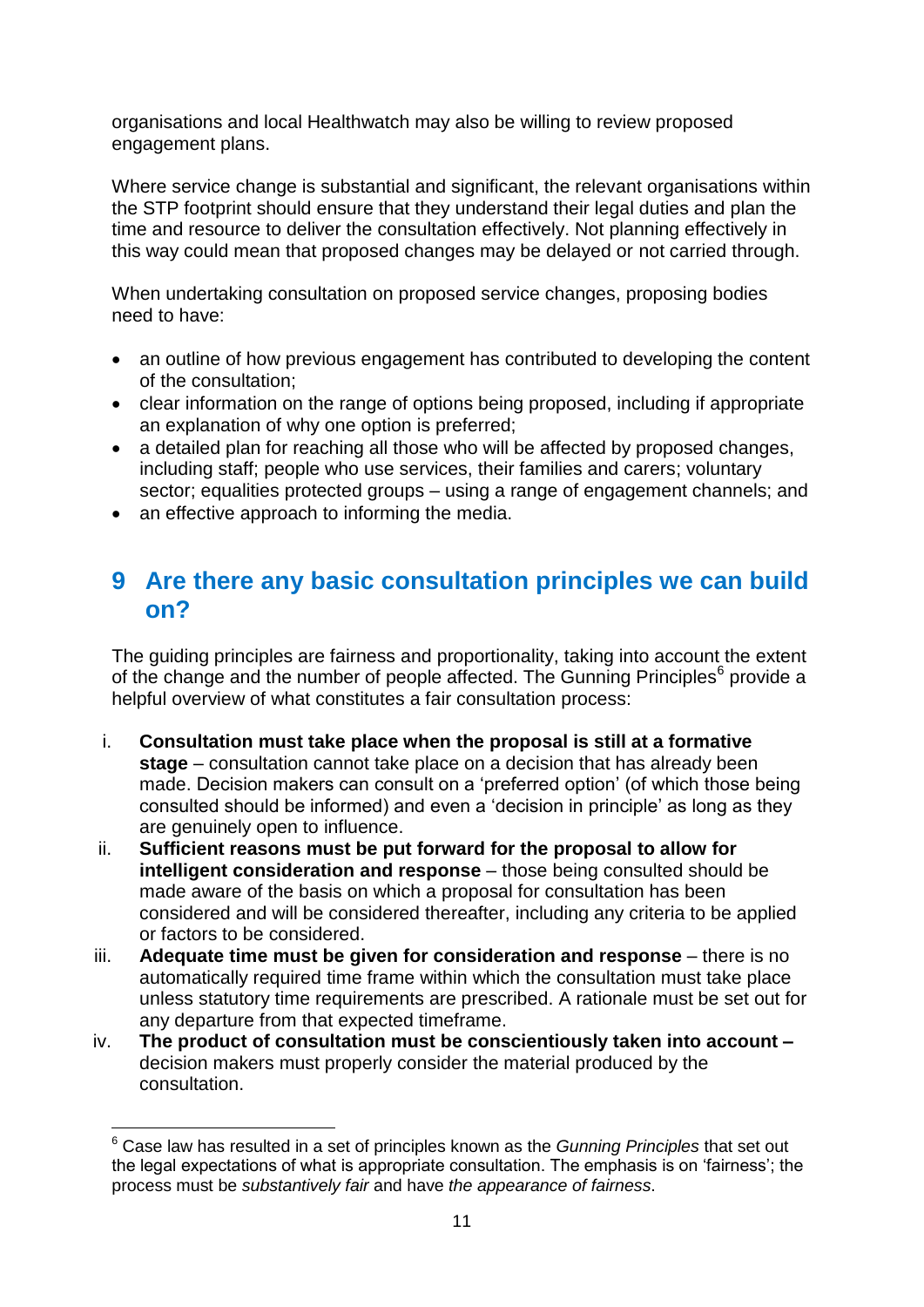Additionally, the Cabinet Office published revised [Consultation Principles in February](https://www.gov.uk/government/publications/consultation-principles-guidance)  [2016.](https://www.gov.uk/government/publications/consultation-principles-guidance)

#### <span id="page-11-0"></span>**10 Making the plans clear**

Using jargon free and accessible language that is appropriate to the audience will be essential to ensuring that people can participate meaningfully. So STPs are "local plans for health and care services". Local organisations such as those in the voluntary sector or local Healthwatch may be able to provide information about whether engagement materials will be accessible for local people.

#### <span id="page-11-1"></span>**11 Should we consult for 12 weeks?**

The principles are that the consultation approach must be fair and proportionate (see section 9). The nature and extent of public involvement, including the length of consultation required, will always depend on the specific circumstances of an individual service change process and the population concerned. There is no legal requirement that consultation must last 12 weeks. If you consult for less than 12 weeks, you will need to be able to justify your reasons for doing this, and discuss with the relevant overview and scrutiny committees.

#### <span id="page-11-2"></span>**12 Do we need to consult if we only think there is one clear proposal for service change?**

The legal requirement to involve patients and the public in planning and proposals for change still stands if there is only one proposal, or a preferred option. Service change must be evidence-based, and this evidence should be publicly available during the consultation and decision-making stages. It is important that the consultation is approached in a way that is genuinely open to influence.

It will only be reasonable to justify carrying out a limited or no public involvement exercise on grounds of urgency when the lack of time was genuinely caused by an urgent development or where there is a genuine risk to the health, safety or welfare of patients or staff. In such cases, local organisations must balance legal duties to involve and consult with maintaining continuity of care and protecting patients or staff.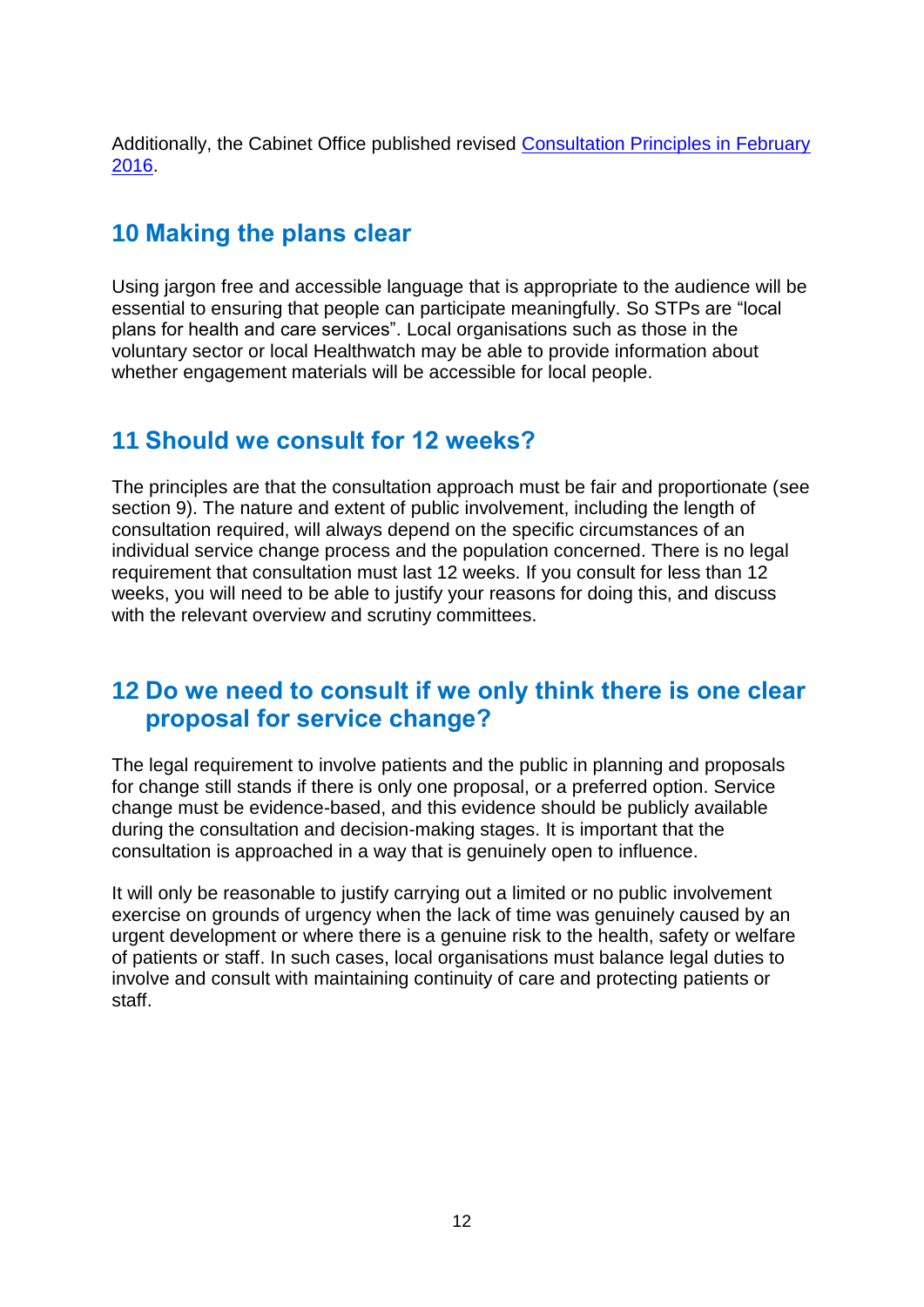#### <span id="page-12-0"></span>**13 What if we identify that there is a lack of capacity to carry out the required engagement and consultation?**

Skills and experience to carry out the required engagement are likely to be found in the communication, engagement and patient experience teams of STP partners in the NHS, local government and beyond.

Formal public consultations may require additional communications and engagement capacity, and you may wish to consider including this within programme and resource planning. The skills and experience can also be commissioned from the voluntary sector, local Healthwatch and via Commissioning Support Unit (CSU) frameworks.<sup>7</sup> It is important that there is an 'intelligent customer' in the STP communications and engagement team who has skills and experience in public involvement and the associated legal duties. This will enable STP partners to manage any external resource effectively and ensure aligned approaches across the different organisations involved, and ensure that legal requirements are met. Local government communications colleagues also have significant expertise and experience in developing and managing communications around change.

Many STP footprints will find that ongoing engagement can be supported through the existing engagement infrastructure of STP partners.

<span id="page-12-1"></span>Although specialist communications and engagement resource is often seen as an additional capacity need, failure to appropriately involve patients and the public in plans may lead to judicial review and criticism, regardless of any resource constraints. More importantly, it could lead to proposals that do not adequately meet the needs of the local community. Investment in a team of specialist staff may help to mitigate this risk and lead to improved engagement with stakeholders.

<sup>1</sup>  $7$  For advice on securing engagement support from the local voluntary sector, talk to the relevant local councils or umbrella bodies for voluntary services. For advice on securing engagement support from CSUs, talk to the NHS England regional communication team.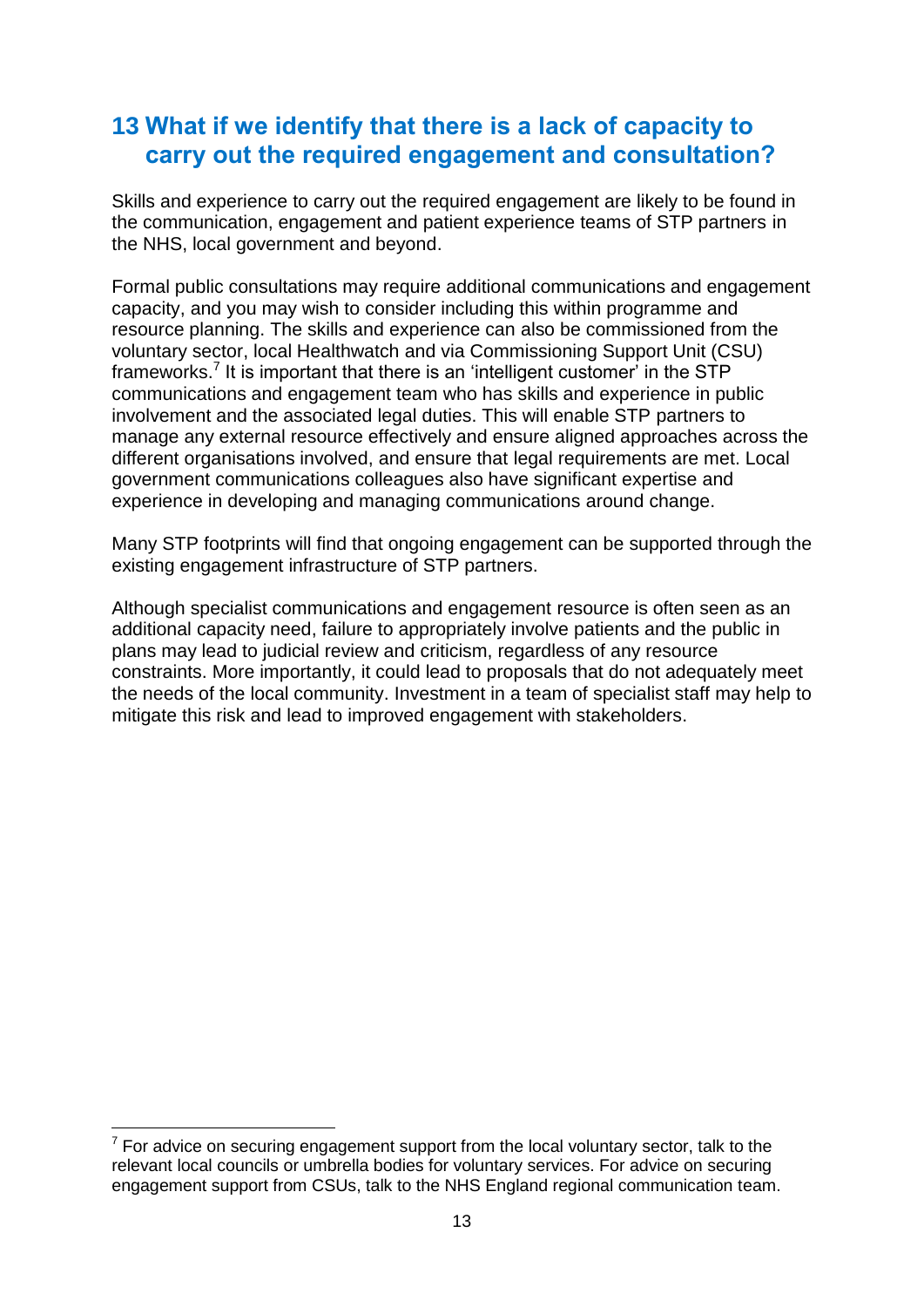## **Annex A – Relevant Statutory Duties**

This Annex sets out a summary of the main statutory duties that apply to the organisations involved in the STP process and may give rise to a legal requirement to involve patients, the public and other stakeholders.

This is not a definitive list of every such duty and organisations must have regard to their own legal duties and existing arrangements for consulting with or otherwise involving the public. The statutory duties set out below should be considered in conjunction with the guidance on public involvement and principles of lawful consultation, as set out in the body of this guidance and elsewhere.

Organisations should also be mindful that in some circumstances it may be incumbent upon a public body to involve the public as part of its general duty to act fairly, even if this is not required by statute. For example, where consultations have been promised to the public or a well-established and consistent past practice of consulting the public exists, the duty to act fairly may require that such commitments and expectations are met.

References to legislation are to such legislation as amended, in particular by the Health and Social Care Act 2012.

#### **Public involvement and consultation by NHS England, CCGs, NHS foundation trusts and NHS trusts**

*National Health Service Act 2006: section 13Q (NHS England), 14Z2 (CCGs) and 242 (NHS foundation trusts and NHS trusts).*

NHS England, CCGs, NHS foundation trusts and NHS trusts are all under a duty to make arrangements to involve patients in:

- the planning of commissioning arrangements (NHS England & CCGs) or provision of services (NHS foundation trusts and NHS trusts);
- the development and consideration of proposals for changes in the way those services are commissioned/provided which would have an impact upon the range of services available or the manner of their delivery; and
- decisions affecting the operation of those commissioning arrangements/services which would have such an impact.

CCGs are required to set out in their constitutions:

- A description of their arrangements to meet the above duty; and
- A statement of the principles which they will follow in implementing those arrangements.

CCGs are also required to have regard to relevant guidance published by NHS England, that is, [Transforming Participation in Health and Care.](https://www.england.nhs.uk/2013/09/trans-part/)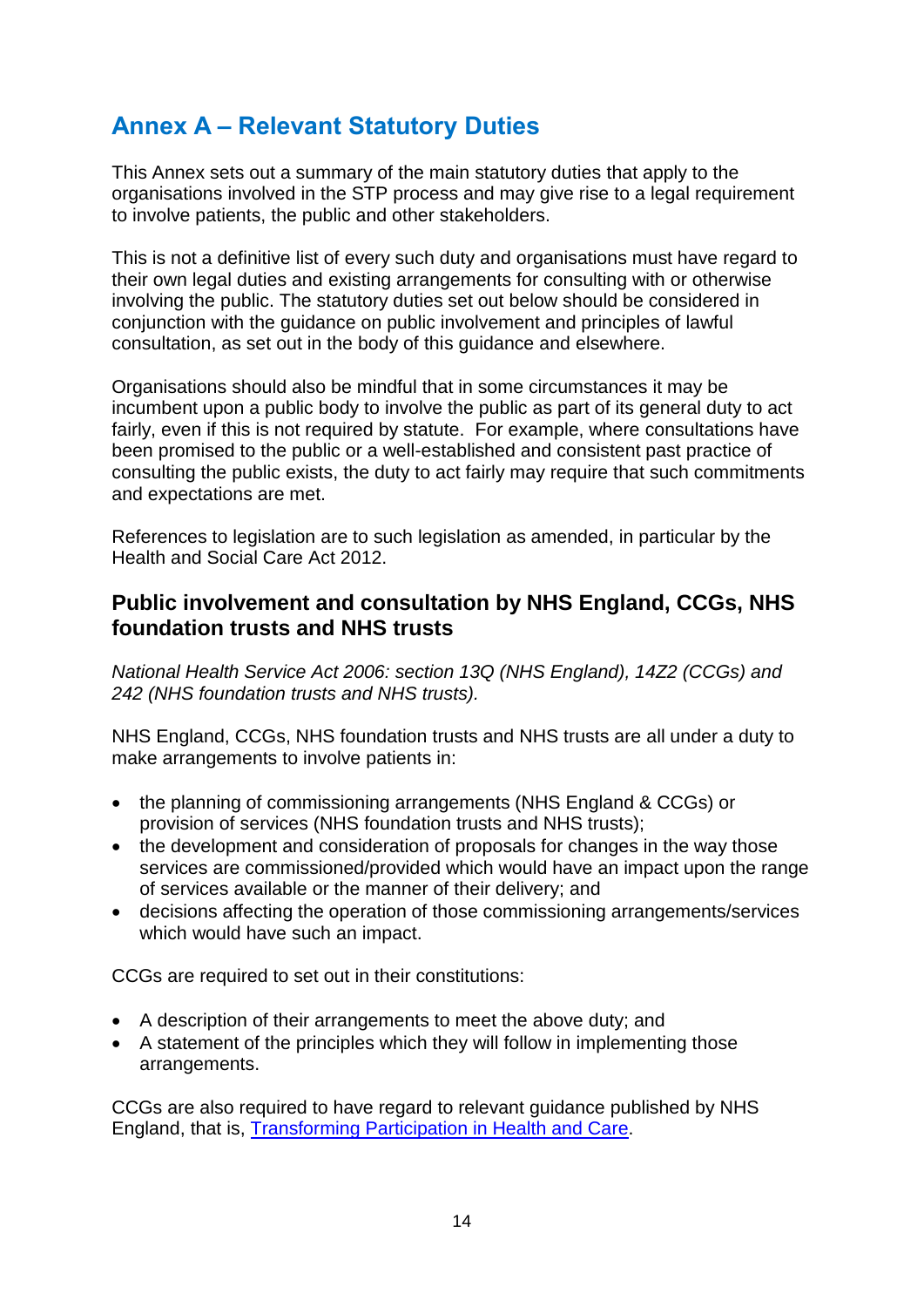NHS foundation trusts and NHS trusts are required to have regard to relevant guidance published by the Secretary of State, that is, [Real involvement: working with](http://webarchive.nationalarchives.gov.uk/+/www.dh.gov.uk/en/Managingyourorganisation/PatientAndPublicinvolvement/DH_4093411)  [people to improve services, and Involving people and communities: a brief guide to](http://webarchive.nationalarchives.gov.uk/+/www.dh.gov.uk/en/Managingyourorganisation/PatientAndPublicinvolvement/DH_4093411)  [the NHS duties to involve and report on consultation](http://webarchive.nationalarchives.gov.uk/+/www.dh.gov.uk/en/Managingyourorganisation/PatientAndPublicinvolvement/DH_4093411) (please note that this guidance has not been updated to reflect the abolition of primary care trusts and strategic health authorities, but still applies to NHS foundation trusts and NHS trusts).

#### **Review and scrutiny by local authorities**

*National Health Service Act 2006: Part 12, Chapter 3. Local Authority (Public Health, Health and Wellbeing Boards and Health Scrutiny) Regulations 2013: Part 4.*

Local authorities have a role in reviewing and scrutinising matters relating to the planning, provision and operation of health services in their local area. This role is usually carried out by an overview and scrutiny committee of the local authority for its local area or a joint overview scrutiny committee appointed by two or more local authorities to cover a larger area.

Commissioners and providers of NHS services (including NHS England, CCGs, NHS trusts, NHS foundation trusts and private providers) must consult the local authority where they are considering any proposal for a substantial development or variation of the health service in the area. Ordinarily, where the services in question are commissioned by NHS England or CCGs (as the case may be), the commissioners carry out this exercise on behalf of providers. Providers of public health services commissioned by the local authority are also required to consult the local authority in the same way as commissioners and providers of NHS services.

The local authority may scrutinise such proposals and make reports and recommendations to NHS England and the Secretary of State for Health. Legislation provides for exemptions from the duty to consult in certain circumstances, for example where the decision must be taken without allowing time for consultation because of a risk to safety or welfare of patients or staff. As part of the overview and scrutiny process, the local authority will invite comment from interested parties and take into account relevant information available, including that from Local Healthwatch.

Local Healthwatch may also choose to refer a matter relating to social care services to the local authority, in which case the local authority must decide whether its review and scrutiny powers can and should be exercised in relation to the matter in question.

#### **Public sector equality duty**

#### *Equality Act 2010: section 149*

The Equality Act 2010 prohibits unlawful discrimination in the provision of services on the grounds of age, disability, gender reassignment, marriage and civil partnership, pregnancy and maternity, race, religion or belief, sex and sexual orientation. These are known as protected characteristics. As well as these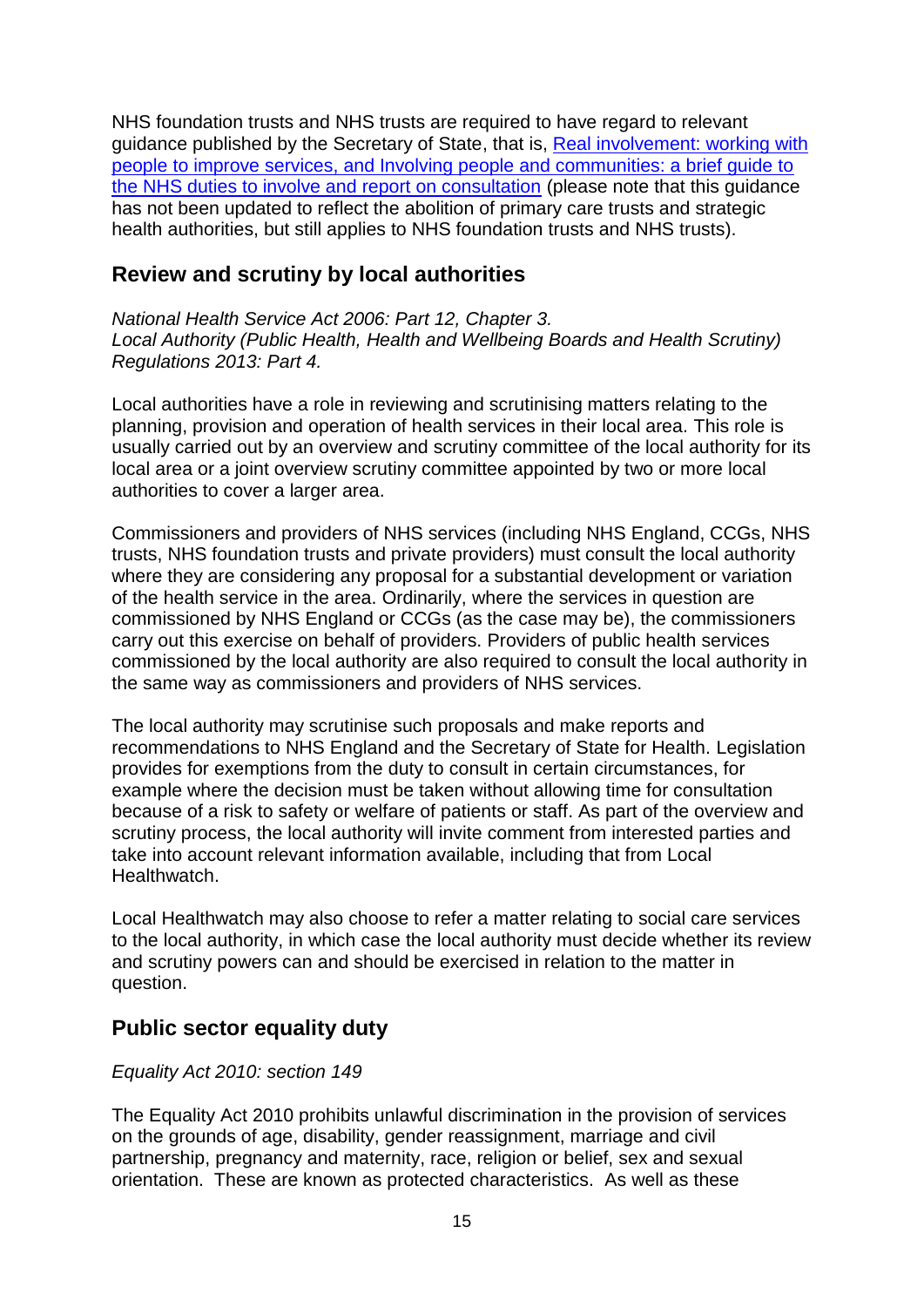prohibitions against unlawful discrimination, the Act requires public authorities to have due regard to the need to:

- $\bullet$  eliminate discrimination that is unlawful under the Act;
- advance equality of opportunity between people who share a relevant protected characteristic and people who do not share it; and
- foster good relations between persons who share a relevant protected characteristic and persons who do not share it.

This is known as the public sector equality duty. To effectively discharge the public sector equality duty it is often necessary to carry out equality impact assessments and consult and engage with individuals with protected characteristics.

#### **Health and Wellbeing Boards**

*Local Government and Public Involvement in Health Act 2007: sections 116 and 116A Health and Social Care Act 2012: Part 5, Chapter 2* 

Health and Wellbeing Boards (HWBs) are established by local authorities and include a number of members from organisations with a stake in health and wellbeing in the area, including NHS England, CCGs, the local authority and Local Healthwatch. HWBs are under a duty to encourage integrated working in their local area.

The primary roles of HWBs are to work with local CCGs to:

- carry out assessments of needs in the local area (joint strategic needs assessments); and
- prepare a strategy for meeting such needs (joint health and wellbeing strategies).

In preparing such strategies, HWBs and CCGs must consider whether needs could be more effectively met through integrated arrangements between the NHS and local government, involve Local Healthwatch and involve people who live or work in the area.

HWBs may require information from their members, who must comply with such requests.

#### **Commissioning plans**

CCGs are required to prepare commissioning plans. These must set out how CCGs propose to exercise their functions (including how the CCGs propose to discharge their duty to involve the public).

CCGs are required to consult the public when preparing or amending their commissioning plans.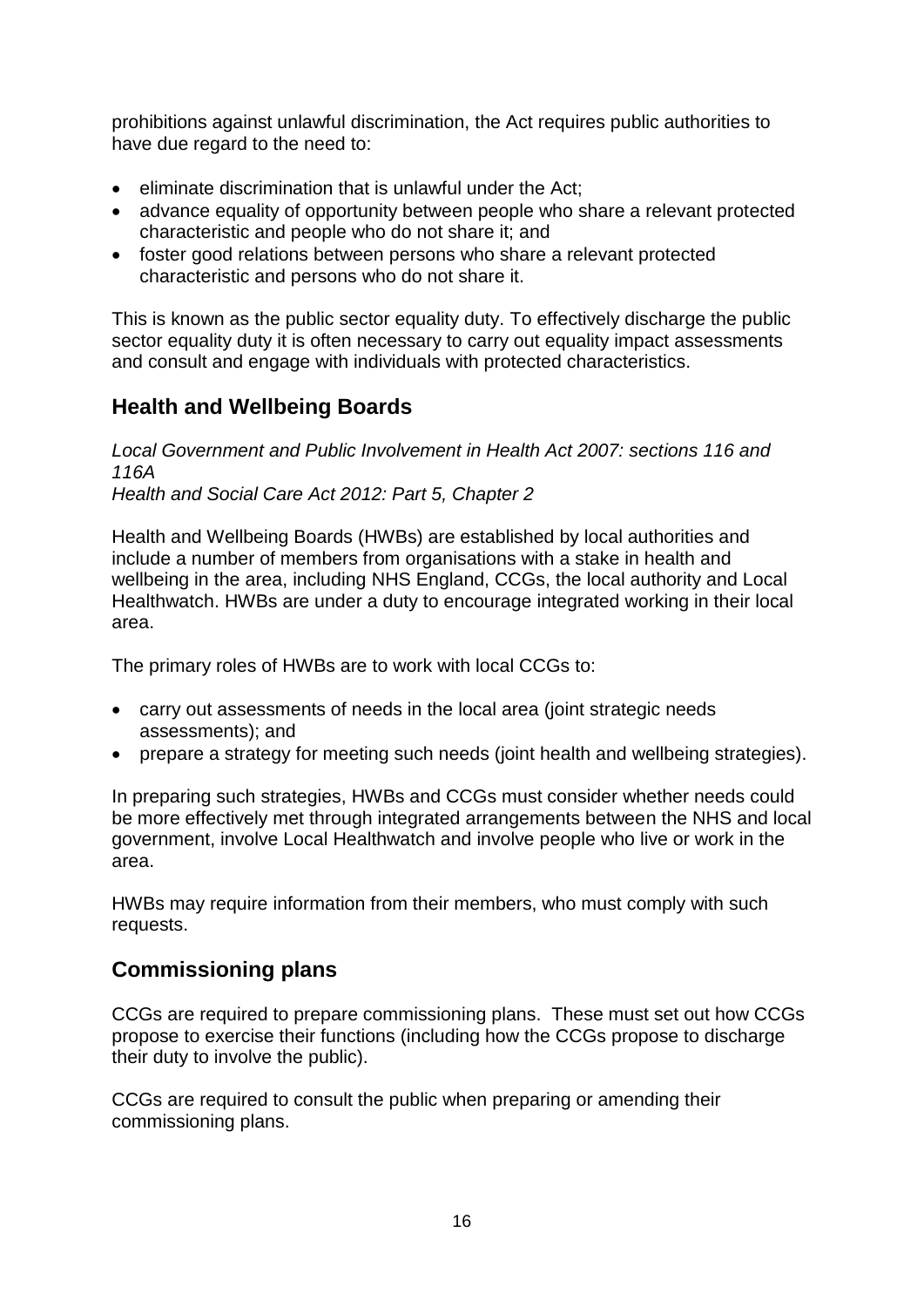A HWB may give NHS England its opinion on whether a CCG's commissioning plan takes proper account of the joint health and wellbeing strategy.

#### **Healthwatch**

*Local Government and Public Involvement in Health Act 2007: Part 14. Health and Social Care Act 2008: Part 1, Chapter 3 NHS Bodies and Local Authorities (Partnership Arrangements, Care Trusts, Public Health and Local Healthwatch) Regulations 2012: Part 6.*

Healthwatch was created with the purpose of understanding the needs, experiences and concerns of service users and to speak out on their behalf. Established through the Health and Social Care Act 2012, this created a model that operates both locally (Local Healthwatch) and nationally (Healthwatch England).

Local Healthwatch organisations carry out a range of activities in their local area, including:

- promoting and supporting the involvement of local people in the commissioning, provision and scrutiny of health and social care services;
- enabling local people to monitor and review the commissioning and provision of health and social care services;
- obtaining the views of local people about their needs for, and their experiences of, health and social care services;
- making such views known and making recommendations about how or whether health and social care services could or ought to be improved to those responsible for commissioning, providing, managing or scrutinising health and social care services and to Healthwatch England;
- providing advice and information about choice and access to health and social care services; and
- reaching views on the standard of health and social care service and whether, and how such services could or ought to be improved, and making those views known to Healthwatch England.

Bodies that are responsible for commissioning, providing, managing or scrutinising local care services must have regard to the views, reports or recommendations received from Local Healthwatch. They are also required to acknowledge and respond to such reports or recommendations. Such bodies would primarily include NHS England, CCGs, NHS foundation trusts, NHS trusts and local authorities in the area, as well as private providers of health and social care.

Healthwatch England provides general advice and assistance to Local Healthwatch organisations. It also has statutory powers to provide the Secretary of State, NHS England, NHS Improvement and local authorities with information and advice on:

• the views of people who use health or social care services and of other members of the public on their needs for and experiences of health and social care services; and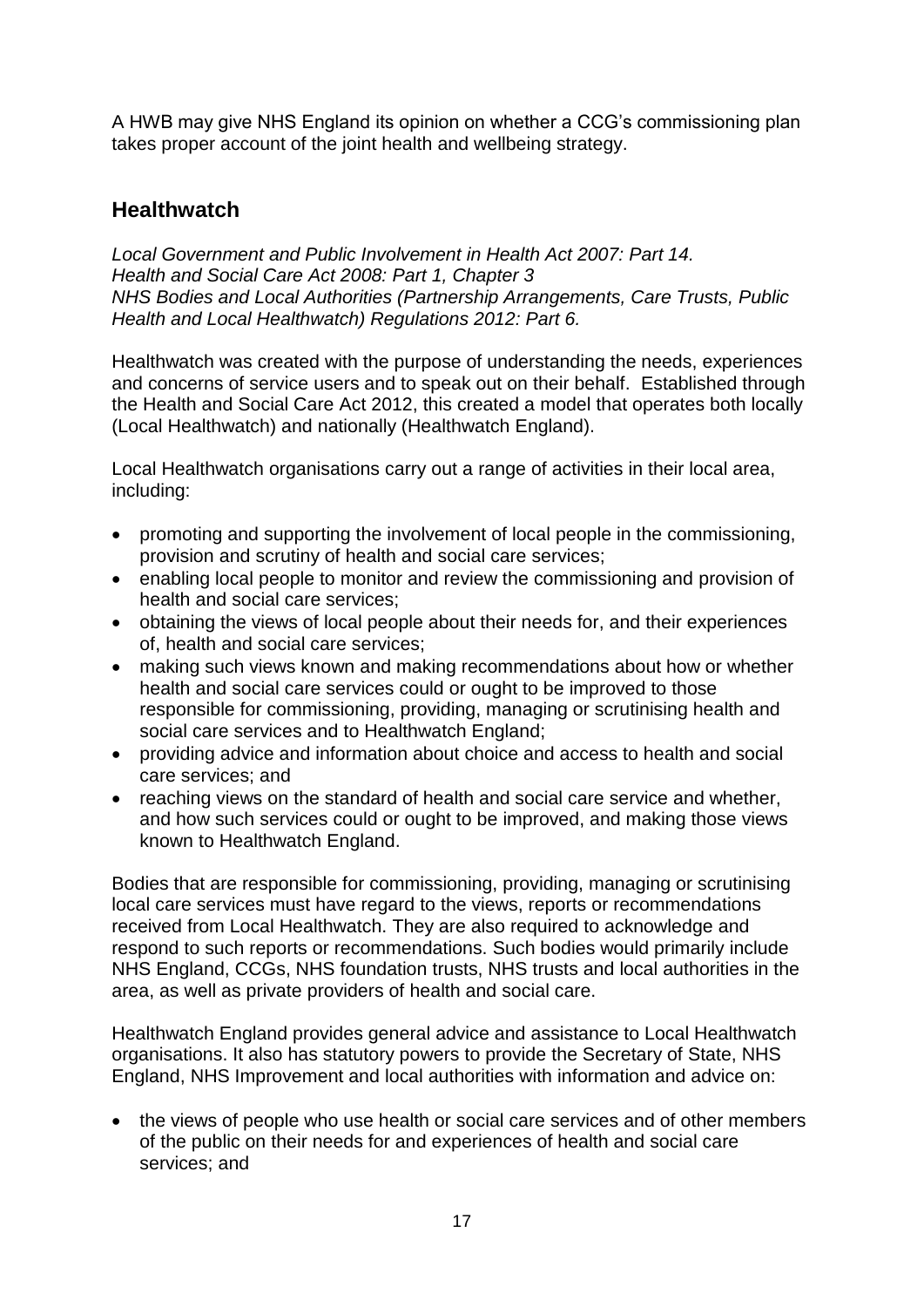• the views of Local Healthwatch organisations and of individuals on the standard of health and social care services and whether or how it could or should be improved.

The bodies listed above are legally required to respond in writing to such advice from Healthwatch England.

#### **Other governance arrangements and requirements**

All organisations should be conscious of and adhere to their own governance arrangements and the need to consult and/or seek approval from others in order to take decisions in relation to STPs. For example:

- some decisions may have been reserved or delegated, depending on the organisation's scheme of delegation, standing financial instructions and constitutions (as applicable) (for example, where a CCG has reserved certain types of decisions to its membership);
- some commissioning decisions may have been delegated to and exercised by a joint committee (for example, where NHS England has delegated decisions related to primary care to a CCG under "co-commissioning" or where CCGs have established a joint committee to jointly exercise their commissioning functions);
- some decisions by NHS foundation trusts need approval by their council of governors (for example, "significant transactions", where and as defined within the constitution);
- the legal requirement to hold meetings in public, except where it is permissible to exclude the public, for example:
	- $\circ$  for NHS England and NHS trusts, where publicity would be prejudicial to the public interest by reason of the confidential nature of the business to be transacted or for other special reasons, as provided for by the Public Bodies (Admission to Meetings) Act 1960;
	- $\circ$  for CCGs, where it would not be in the public interest for the public to attend, as provided for in their constitution;
	- o for NHS foundation trusts, where special reasons apply as provided for in their constitution.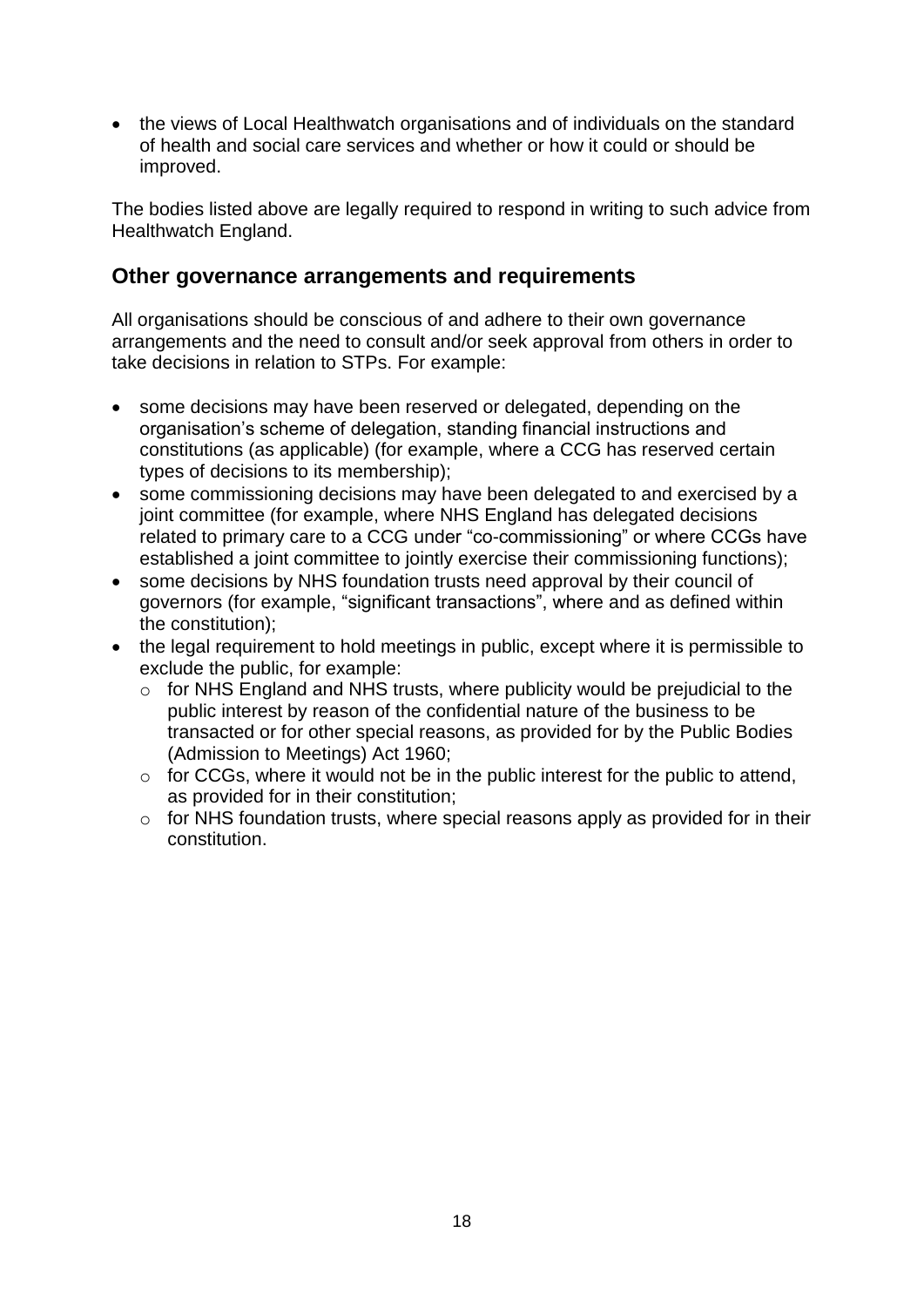#### **Annex B – Resources and support on involvement and consultation**

- Centre for Public Scrutiny, [Smart Guide to Engagement: Working with Local](https://www.networks.nhs.uk/nhs-networks/smart-guides/documents/Working%20with%20local%20authority%20scrutiny.pdf)  [Authority Scrutiny.](https://www.networks.nhs.uk/nhs-networks/smart-guides/documents/Working%20with%20local%20authority%20scrutiny.pdf) This provides a succinct and practical guide to working with local authority Scrutiny.
- Department of Health, [Real involvement: working with people to improve services](http://webarchive.nationalarchives.gov.uk/20130107105354/http:/www.dh.gov.uk/prod_consum_dh/groups/dh_digitalassets/@dh/@en/documents/digitalasset/dh_089785.pdf) (2008). Despite being published before the changes made by the 2012 legislation, this sets out a helpful guide to what 'involvement' really means and why effective involvement is so important, including patients, staff, local authorities and voluntary sector partners.
- Department of Health, [Advice to local authorities on scrutinising health services](https://www.gov.uk/government/publications/advice-to-local-authorities-on-scrutinising-health-services) (2014). This explains the health scrutiny regulations and provides local authorities with advice about how to implement them to ensure that existing health services are providing effectively for local communities.
- Five Year Forward View People and Communities Board, Six principles for [engaging people and communities: definitions, evaluation and measurement](http://www.nationalvoices.org.uk/publications/our-publications/six-principles-engaging-people-and-communities-definitions-evaluation) (June 2016). This helps to better understand and measure the impact of engaging with local people and communities.
- Independent Reconfiguration Panel, [IRP: Learning from reviews](https://www.gov.uk/government/collections/irp-learning-from-reviews) (November 2014). This sets out practical advice based on referrals to the IRP.
- Local Government Association, Integrating Community Engagement and Service Delivery - [pointers to good practice](http://www.local.gov.uk/c/document_library/get_file?uuid=6dba73c3-09e2-4e96-869e-e9a760fc46ad&groupId=10180) (September 2010). This guide aims to help local authorities ensure that the results of community engagement processes are built into their service plans and the ways that they deliver services.
- Local Government Association, Association of Directors of Adult Social Services, Society of Local Authority Chief Executives, Centre for Public Scrutiny, Association of Directors of Public Health, [Shared principles for redesigning the](http://www.local.gov.uk/publications/-/journal_content/56/10180/7485587/PUBLICATION)  [local health and care landscape](http://www.local.gov.uk/publications/-/journal_content/56/10180/7485587/PUBLICATION) (October 2015). This provides system leaders with key principles for ensuring that service change proposals are focused on improving services and improving outcomes.
- Local Government Association, Centre for Public Scrutiny, [Piecing it Together:](http://www.local.gov.uk/integration-better-care-fund/-/journal_content/56/10180/7315722/ARTICLE)  [Effective Scrutiny of Health and Social Care Integration](http://www.local.gov.uk/integration-better-care-fund/-/journal_content/56/10180/7315722/ARTICLE) (May 2015). This provides a summary of key lessons and messages from scrutiny inquiry days held in three areas to assess the current role of scrutiny in the development of local plans for integration and how this can be improved in the future.
- NHS Confederation, NHS Clinical Commissioners, NHS Providers and the Local Government Association, [New Care Models and Staff Engagement: All Aboard](https://www.england.nhs.uk/2016/06/all-aboard/) (June 2016). This contains four case studies that examine the ongoing work of NHS and local government organisations that are ensuring staff are at the heart of all decisions about new models of care in local areas.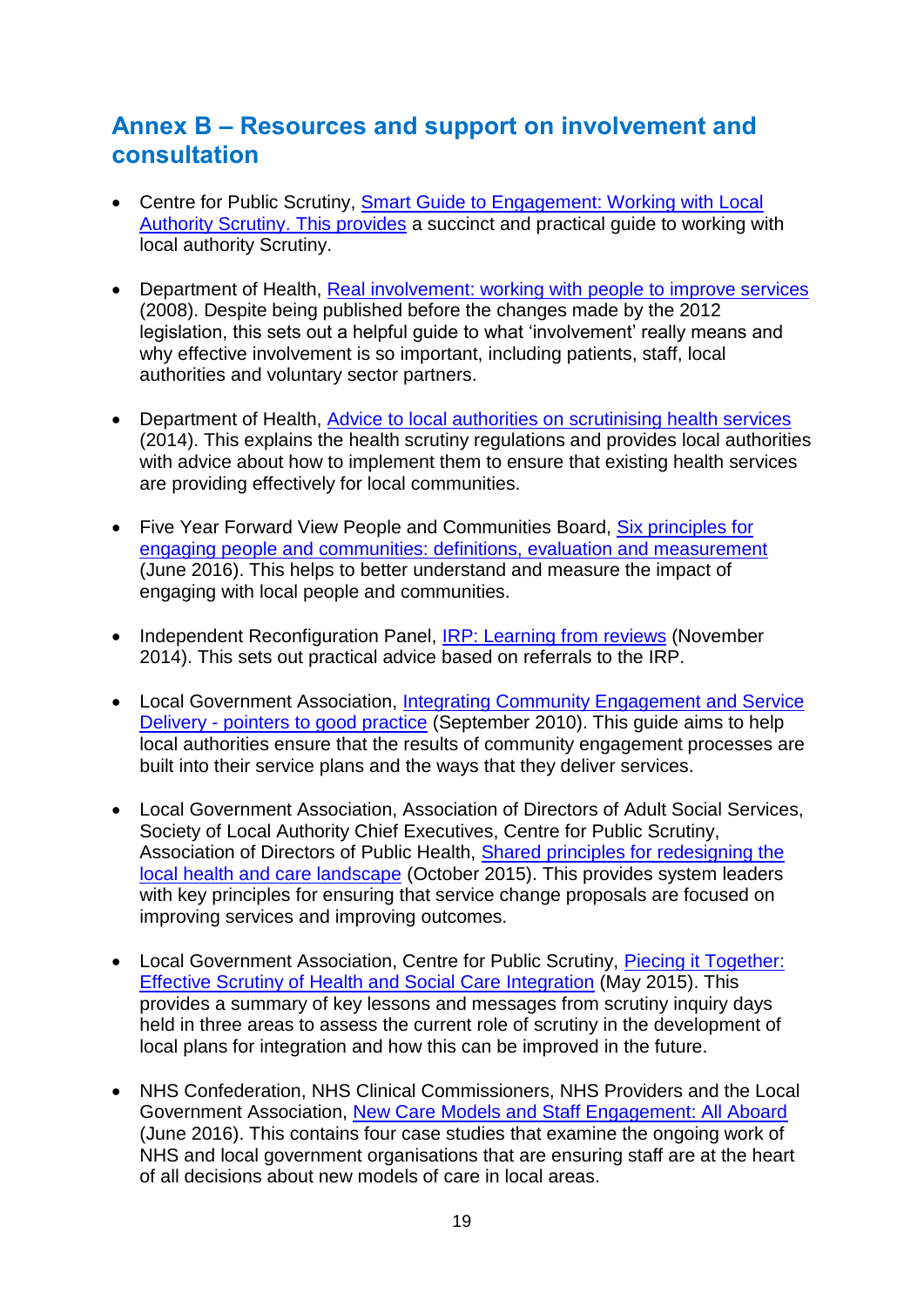- NHS England, [Transforming Participation in Health and Care](https://www.england.nhs.uk/wp-content/uploads/2013/09/trans-part-hc-guid1.pdf) (2013). For general advice on involvement principles and approaches and helps CCGs and other commissioners of health and care services to involve: patients and carers in decisions relating to care and treatment; and the public in commissioning processes and decisions.
- NHS England, [Planning, assuring and delivering service change for patients](https://www.england.nhs.uk/wp-content/uploads/2015/10/plan-ass-deliv-serv-chge.pdf) (November 2015). This is a good practice guide for commissioners on the NHS England assurance process for major service changes and reconfigurations.
- NHS England, [Statement of Arrangements and Guidance on Patient and Public](https://www.england.nhs.uk/wp-content/uploads/2015/11/ppp-policy-statement.pdf)  [Participation in Commissioning](https://www.england.nhs.uk/wp-content/uploads/2015/11/ppp-policy-statement.pdf) (November 2015). This provides a helpful guide to NHS England's own public involvement legal duty which may also be of interest to others (including the ways in which the public can be involved and the guiding principles about fair and proportionate involvement).
- NHS Improvement, [Communications and engagement toolkit: for teams in](https://improvement.nhs.uk/resources/communications-and-engagement-toolkit-teams-service-change-programmes/)  [service change programmes](https://improvement.nhs.uk/resources/communications-and-engagement-toolkit-teams-service-change-programmes/) (June 2016). This is a step-by-step guide to the different phases of a potential service change programme and the role of communications and engagement.
- National Institute of Health and Care Excellence, Community Engagement: [improving health and wellbeing and reducing health inequalities, NICE Guidelines](https://www.nice.org.uk/guidance/ng44)  [NG44](https://www.nice.org.uk/guidance/ng44) (March 2016). This covers community engagement approaches to reduce health inequalities, ensure health and wellbeing initiatives are effective and help local authorities and health bodies meet their statutory obligations.
- New Care Models, [New Care Models: empowering patients and communities](https://www.england.nhs.uk/wp-content/uploads/2015/12/vanguards-support-directory.pdf) (December 2015). This sets out a directory of what support is available from the 5YFV partners and voluntary sector strategic partner organisations to fully engage with people and communities.
- Scottish Health Council, [The Participation Toolkit](http://www.scottishhealthcouncil.org/toolkit.aspx) (2014). This was compiled to support NHS staff to involve patients, carers and members of the public in their own care and in the design and delivery of local services, and is particularly useful on different involvement approaches.

Please contact your regional Head of Communications within NHS England for further support or advice.